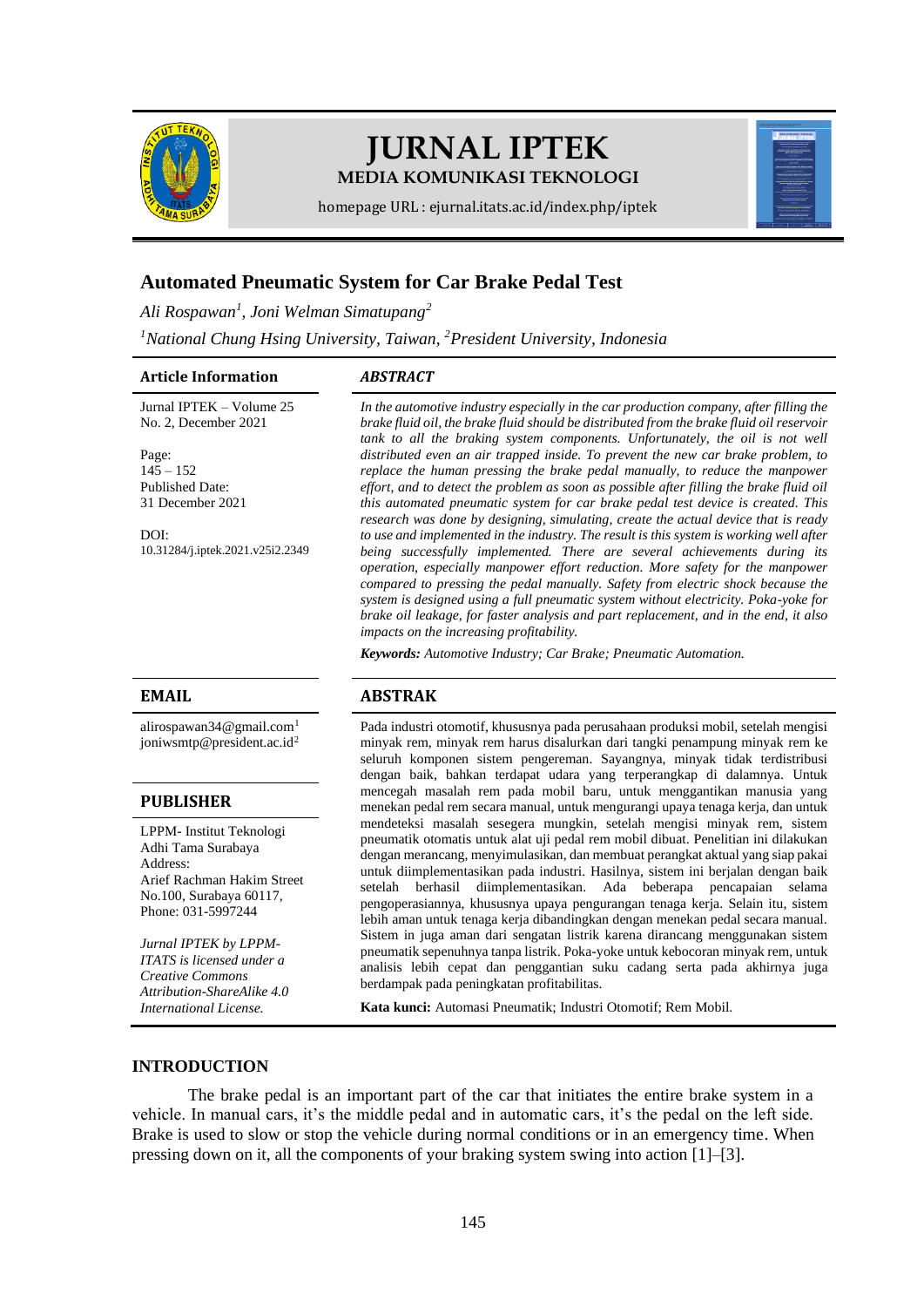In the automotive industry especially in the car production industry, during its normal production, after filling the car brake fluid oil. The brake fluid oil should be distributed and forced out from the brake fluid oil reservoir tank to all the braking system components. Unfortunately, after filling the brake oil, the oil is not well distributed even air is trapped inside[1]–[3].

The common car brake problem in a new car is the brake pedal is soft or drops to the floor of the vehicle and doesn't spring back correctly. This problem is caused by several roots, which is the presence of air in a brake system line, which will reduce the fluid's hydraulic pressure, making the brake pedal feel soft, brake fluid leak, the master cylinder failure, etc. [1]–[4].

To prevent the new car brake problem, to replace the human pressing the brake pedal manually, to reduce the manpower effort, and to detect the problem as soon as possible after filling the brake fluid oil, a new system that is used to press on and off the brake pedal is proposed. This system will be applied during the car production time after filling the car brake fluid oil.

In normal conditions, the operator should press the brake pedal repeatedly on some certain cycle by hand because the car component is not fully assembled even the car seat is not attached yet, so humans can't sit down and press the brake pedal by feet repeatedly.

The rest of this paper is outlined as follows: *Literature Study* talks about the basic theory and how the data will be processed and calculated. *Research Method* describes a step-by-step research flowchart. *Results and Discussion* examines the research results, the calculation data that was based on the formula which is shown in the *Literature Study*, and the detail of how the research results were achieved. Finally, the *Conclusion* gathers the final result of this paper, which does not only show the research results but also the impact of this research on society, especially for the automotive industry.

#### **LITERATURE REVIEW**

#### **FluidSIM Software**

FluidSIM is a computer program application that runs on the Windows operating system which functions as a simulation tool for pneumatic circuits. This software was developed by Festo Didactic—a multinational industrial control and automation company based in Esslingen and Neckar, Germany, Europe. FluidSIM is used for the design, instruction, simulation, and study of the pneumatic circuit, electro-pneumatic, hydraulic circuit, and electrohydraulic circuit [5].

#### **Pneumatic Cylinder Calculation**

An automated pneumatic brake pedal test is a device specifically designed to press on and off the car brake pedal with the purpose to distribute the brake oil and forcing out the trapped air inside its braking system. To press on and off the brake pedal, the main used device is the doubleacting cylinder. When the cylinder moves forward, it will press on the brake pedal. Otherwise, when the cylinder moves backward, the cylinder will press off the brake pedal.

These cylinder moves are dependent on a settled timer inside the control panel. The proposed system is only using a pure pneumatic system so there is no electrical equipment in this device. The timer used in this system is also a pneumatic timer and all other control equipment is also pneumatically operated.

According to [6]–[10], there are some basic requirements needed to calculate the pneumatic cylinder. First, we need to know the air operating pressure on the implemented area for this time the operating pressure is 4 bar. Second, we have to do research related to the cylinder bore size and stroke which is available on the markets. Third, we have to calculate the full-bore size of the piston diameter. To calculate the full-bore piston diameter (*d*), again we need to know the basic requirement for the system. How much load is required to push, what is the operating pressure of the system, the value of gravity, and the value of the mathematical constant of  $\pi$ . The detailed equation about how to calculate the bore size and the value which is used to know the force  $(F)$  is shown in Equations 1 and 2.

$$
d = \sqrt{\frac{4 mg}{P \pi}} \qquad \qquad \dots (1)
$$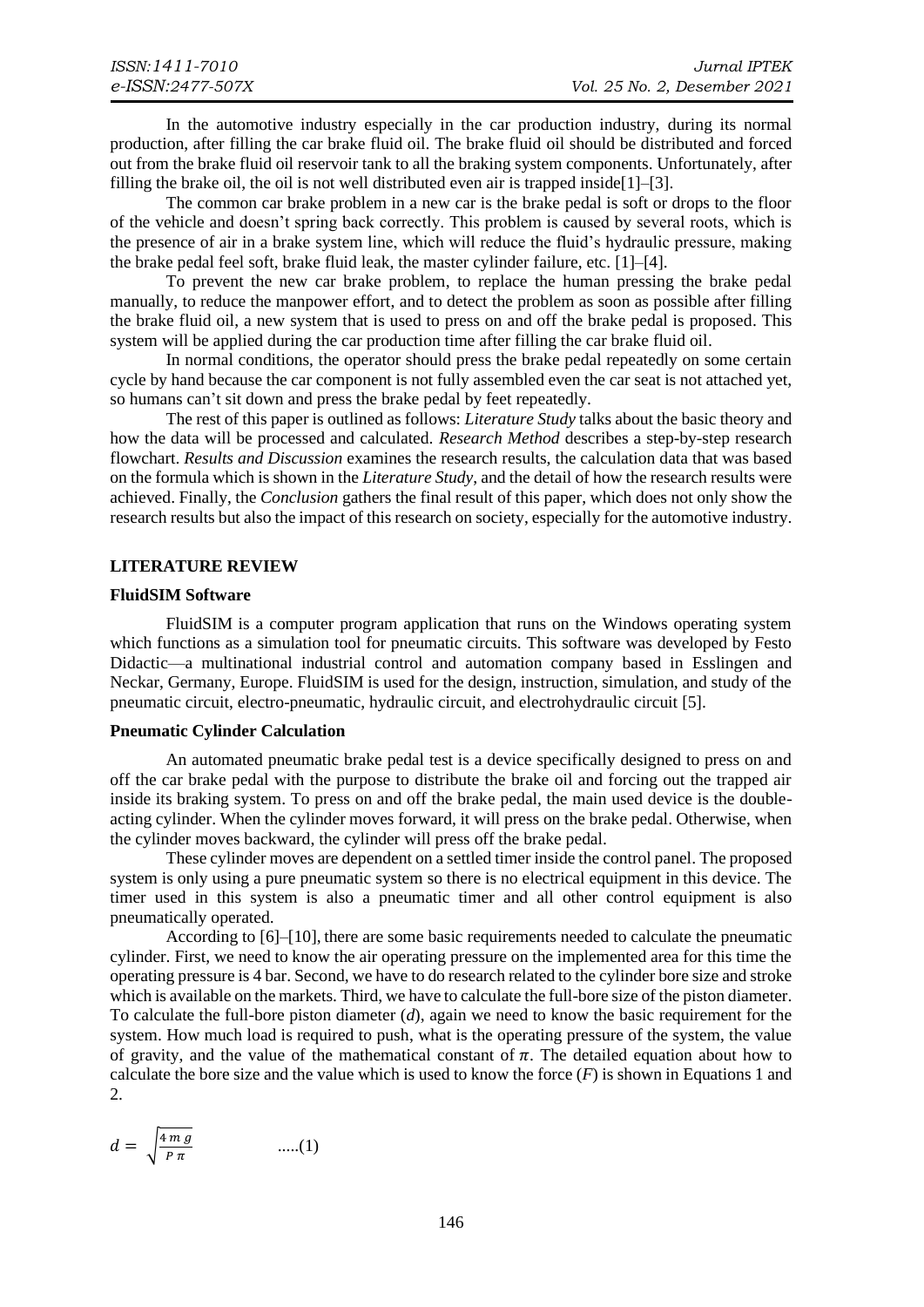$$
F = P \cdot \frac{\pi \, d^2}{4} \qquad \qquad \dots (2)
$$

Where *d* is the full bore piston diameter (m), *P* is an applied pressure (Pascal, 1 bar = 100 kPa), *m* is the mass or load of the system (kg),  $\pi$  is mathematical constant in euclidean geometry as the ratio of a circle's circumference to its diameter (3.14), *F* is the force exerted by the cylinder (N) and *g* is for gravity  $(9.8 \text{ m/s}^2)$  [6]–[10].

Equation 1 is used for calculating the full bore size diameter and comparing it with the cylinder bore size available on the markets which are shown in [Table 1.](#page-2-0) Equation 2 is used for calculating the force exerted from the cylinder also for comparing and checking the selected cylinder bore size calculation were it calculated correctly or not.

The bore size and stroke length value on the market are always even, so the designer should follow the available part on market. also, during the selection of the bore size please select the size above the value you get based on Equation 1. This is for safety factors if in the future there is any change with the load.

#### **RESEARCH METHOD**

The research flow started with the following of the research object determination and the observation of field study and then study literature for the basic theory and identification of problem and research goal. This research was concluded not only done by the researcher but also involving the end-user (operator) for the basic equipment requirement. The detailed step-by-step of this research are presented in [Figure 1.](#page-2-1)

As mentioned in the pneumatic cylinder calculation inside the Literature Study section, we have to do research related to cylinder type which is available on the markets. The cylinder bore size and stroke length which are usually available on the market are shown i[n Table 1.](#page-2-0)



<span id="page-2-1"></span><span id="page-2-0"></span>Figure 1. The flowchart of this automated pneumatic for car brake pedal test.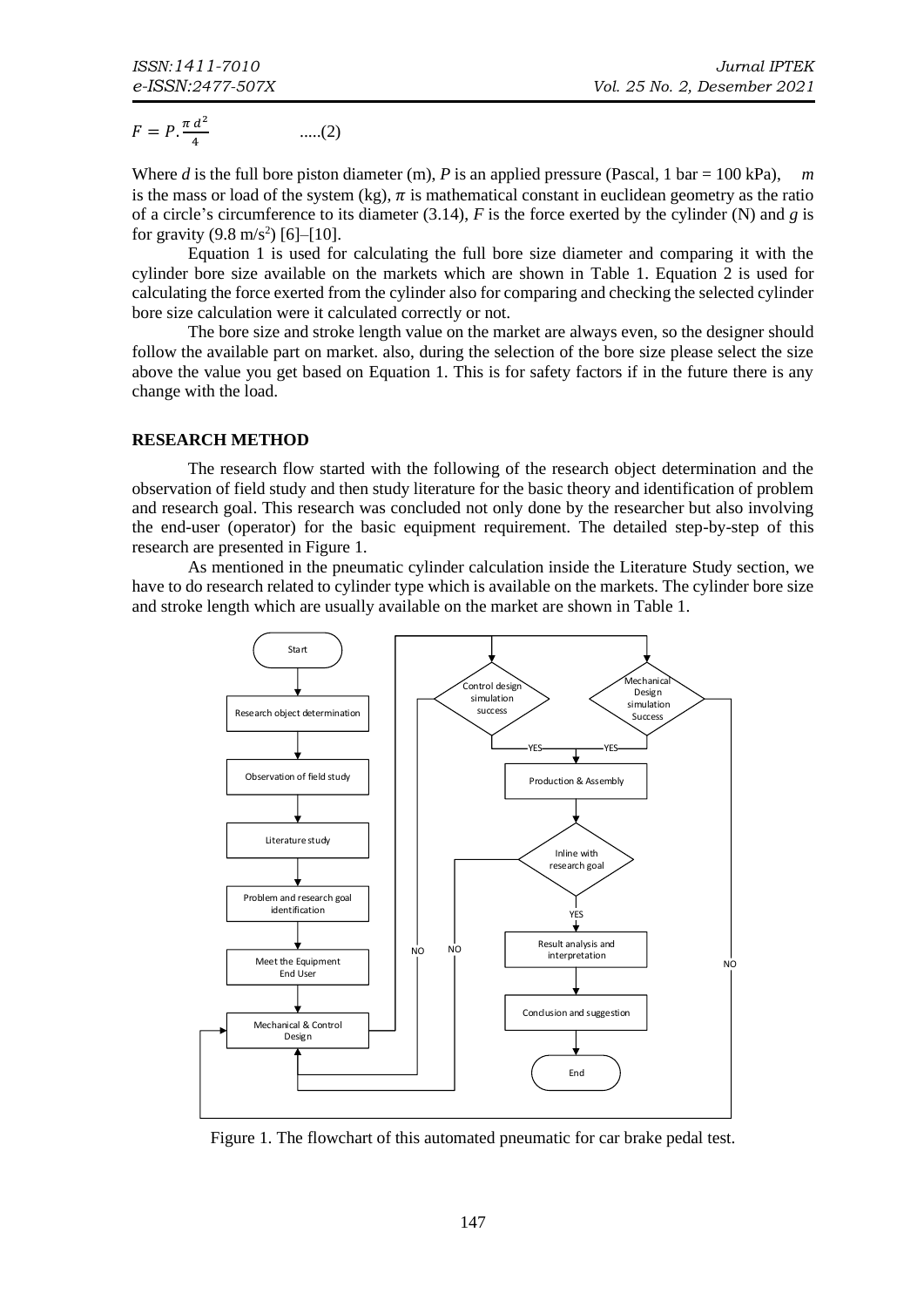| Bore size $(d)$     | Stroke length (mm)                  |
|---------------------|-------------------------------------|
| $\varnothing$ 20 mm |                                     |
| $\varnothing$ 25 mm |                                     |
| $\varnothing$ 32 mm | 25, 50, 75, 100, 150, 200, 250, 300 |
| $\varnothing$ 40 mm |                                     |

Table 1. Cylinder bore size and stroke length available on market [11].

#### **RESULT AND DISCUSSION**

#### **Pneumatic Cylinder Calculation**

The required force to push the car brake pedal is 70 lbs  $(31.75 \text{ kg})$  [1] and the operating pressure is 4 bar. Following Equation 1, the cylinder bore calculation is following the simple process shown below:

$$
d = \sqrt{\frac{4 mg}{P \pi}}
$$
  
\n
$$
d = \sqrt{\frac{4 (31.75 \text{ kg}.9.8 \text{ m/s}^2)}{(400,000 \text{ Pa}) \pi}}
$$
  
\n
$$
d = 0.03146 \text{ m}
$$
  
\n
$$
d = 31.46 \text{ mm}
$$

Based on the calculation, the selected bore size is 32 mm. However, to give a safety factor to the system, the selected cylinder bore size for this device is 40 mm. Following Equation 2, to calculate the exerted force by the single-cylinder is shown below.

$$
F = P \cdot \frac{\pi d^2}{4}
$$
  
F = 400,000 Pa.  $\frac{\pi (0.04^2 \text{ m})}{4}$   
F = 502.65 N

Comparing the result of exerted force from 40 mm cylinder bore size  $(F = 502.65 \text{ N})$  and the required force  $(F = 311.15 \text{ N})$  we know that the cylinder selection is good and with 1.5 times of safety factor on a single cylinder.

#### **Control Design and Implementation Result**

The simple concept is to move the double-acting cylinder forward until its forward end, and then return to its origin position repeatedly following the settled counting value. During the operation, the system will stop its process and the cylinder will return to its original position following two cases, when the emergency stop button is pressed or when the selected counter value is achieved.

Before beginning the operation, the equipment should be placed in front of the brake pedal of the car, then the operation can be started. The detailed flowchart of this system is shown i[n Figure](#page-4-0)  [2.](#page-4-0)

This system is timer-based control, the timer setting value has a high impact on the moving of the cylinder. If the timer value is settled too long, the cylinder will delay for a long time until the next process proceeds. Otherwise, when the timer settled too short, the cylinder moving may not move until its end because the timer value is achieved first. Inside the cylinder move section from [Figure 2,](#page-4-0) the detail about the exact moving sequence is shown in [Figure 3.](#page-4-1)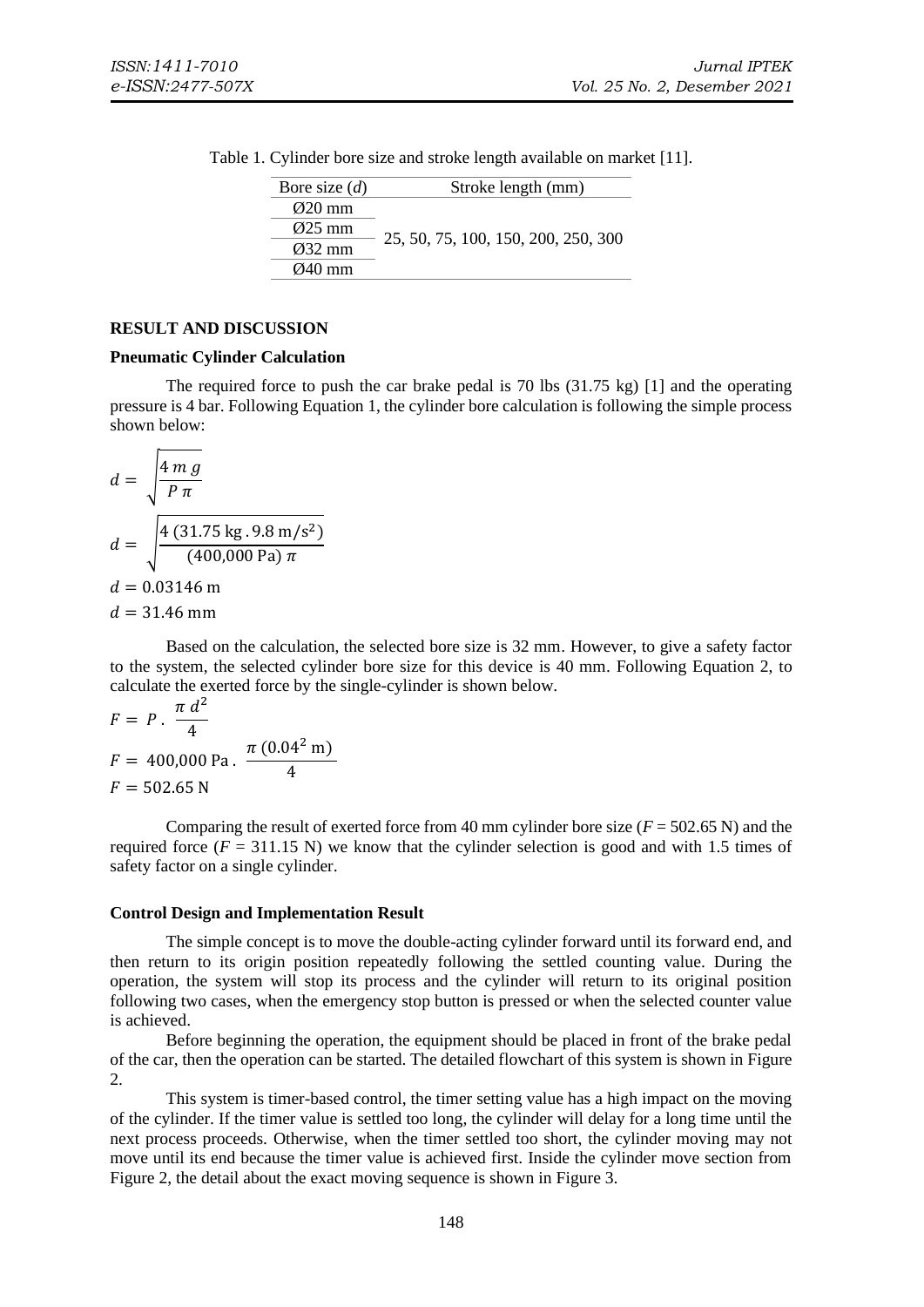Before the normal process operation began, the selected counter value must be settled first. To settle the value, the engineer can set it directly on the pneumatic counter device PZV-E-C from Festo [12]. The movement are based on the flowchart in [Figure 2](#page-4-0) an[d Figure 3.](#page-4-1) The detail circuit is shown in [Figure 4](#page-5-0) as a proposed control system diagram.

The movement of the two cylinders is controlled by a 5/2-way pneumatically operated single solenoid valve and this 5/2-way solenoid valve is controlled by the two timers which work in shifts. While Timer 1 is counting its timer value, Timer 2 is off and vice versa. The Relay 1 valve is a switching device to turn on or off this system. To turn on the system, PB1 should be pressed and to turn off the system, PB2 should be pressed or the counter has given a signal to Relay 1. The counter value is added up while the cylinder is moving forward or pressing the brake pedal and the counter value will be clear if the PB2 is pressed or after the counter is turned on and triggering the Timer 3 to count up and after the settled value is achieved, the timer will on and clear up the counter value.



Figure 2. Simple process sequence chart.

<span id="page-4-0"></span>

<span id="page-4-1"></span>Figure 3. Cylinder moving sequence chart.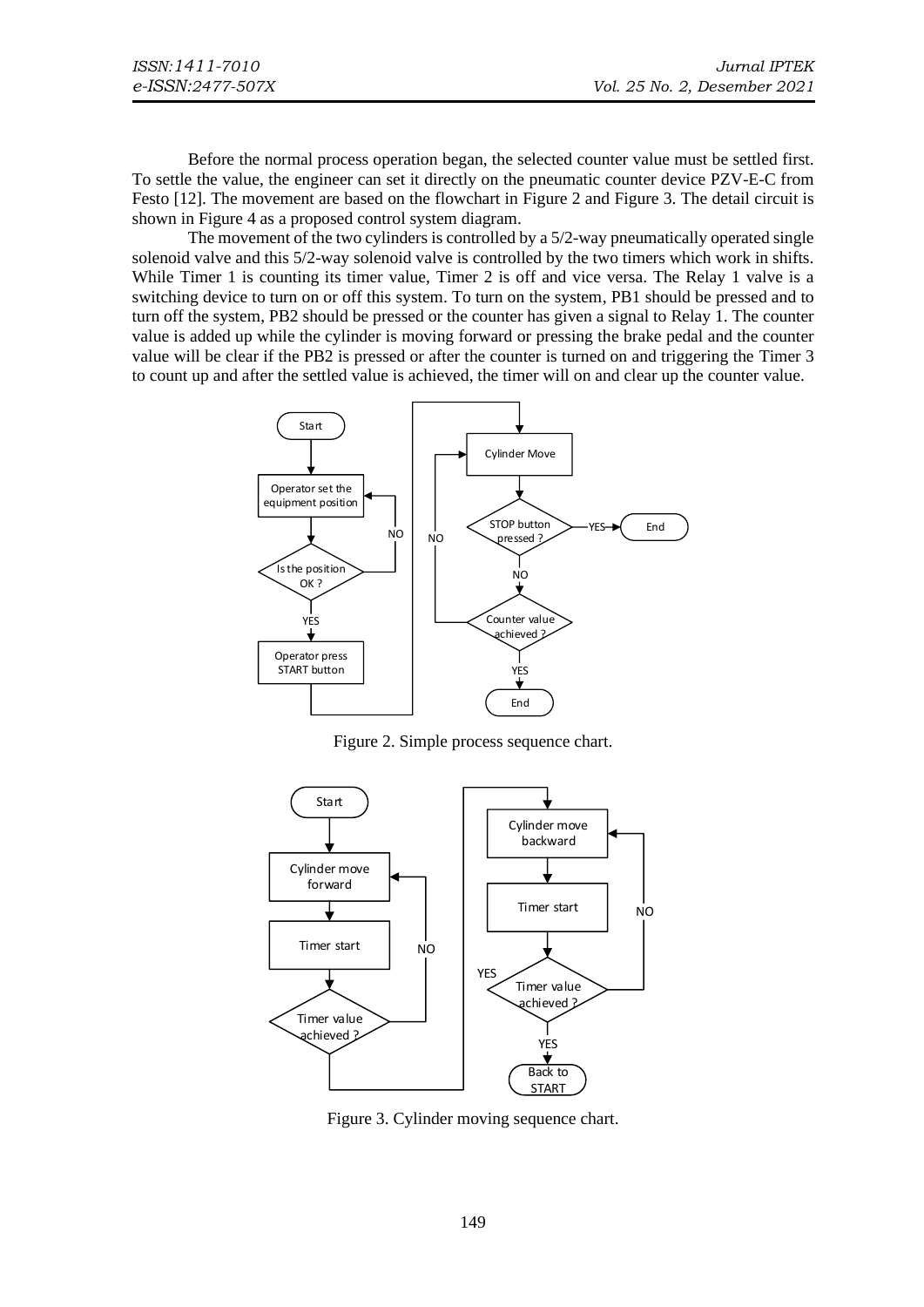

Figure 4. Proposed control system diagram.

<span id="page-5-0"></span>Implementing the pneumatic system without electricity for this equipment is the best choice because this device has to be portable. Implementing electricity on this equipment will generate an electric shock when the cables are peeled off due to the frequent movement.

#### **Mechanical Design and Implementation Results**

After completing the control design, the 3D mechanical design after fabrication and assembly is shown in [Figure 5.](#page-6-0) From this [Figure 5,](#page-6-0) it is shown that the force exerted by the cylinder at applied pressure 4 bar is able to press on the brake pedal which is proved by during the cylinder move to forward, the pedal brake is already pressed. Also, we know that the start pneumatic pushbutton is placed along with the cylinder with purposes to make an easier operation.

After successfully implemented, the operator just has to place this equipment in front of the brake pedal then push the start button and leave this equipment working automatically until the process finishes. Afterward, the operator can take out this equipment to its home position. During this simple process, we know that this new device has led to manpower effort reduction and more safety for the operator because the operator does not have to manually press the brake pedal. Before implementing this equipment, during pressing the brake pedal manually, the production line is still moving and the seat is not installed yet.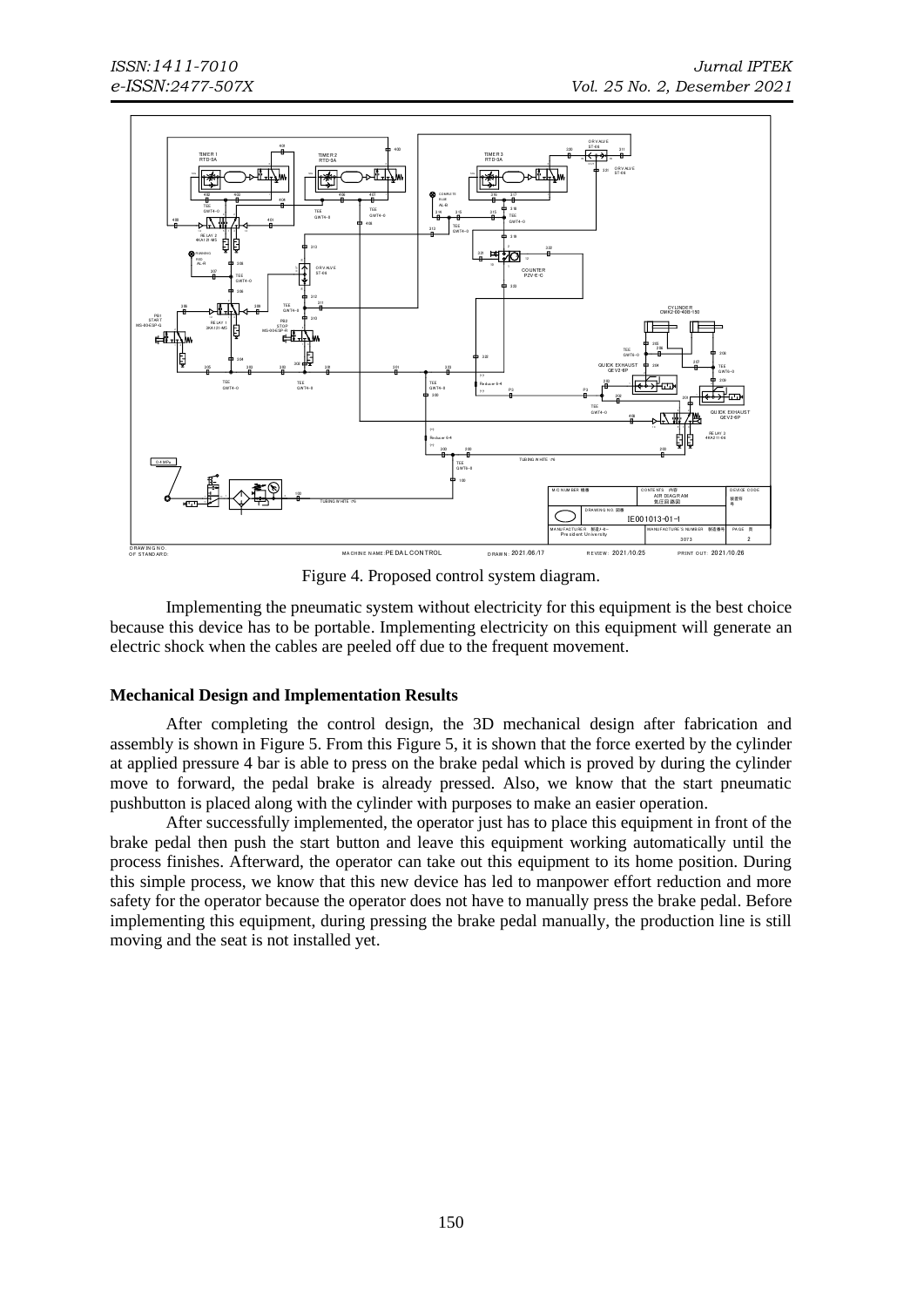

Figure 5. Proposed 3D mechanical design.

## <span id="page-6-0"></span>**CONCLUSION**

There are some conclusions that can be drawn from the experimental results: (1) This automated pneumatic for car brake pedal test device is successfully created. Control and mechanical design on this equipment are already implemented and work well without any problem. Furthermore, the proposed system only utilizes a pure pneumatic system, so there is no electrical equipment in this device, including the timers and all other control equipment which make it safe from electric shocks; (2) The system for pressing on and off the car brake pedal repeatedly follows the settled counter value. To press on and off the brake pedal, the main use device is the double-acting cylinder. When the cylinder moves forward, the cylinder will press on the brake pedal. Otherwise, when the cylinder moves backward, the cylinder will press off the brake pedal; (3) Based on the basic specification, the required force exerted by the cylinder (*FRequired*) is 311.15 N and the selected cylinder bore size is 40 mm. If we calculated it using Equation 2, the force exerted by the cylinder (*FFinal*) will be 502.65 N. So, the safety factor for this equipment is 1.5 times from *FRequired*; and (4) After being successfully installed, there are several achievements during its operation, especially manpower effort reduction. More safety for the manpower compared to pressing the pedal manually. As we know that during the process, the line is still moving. Poka-yoke for brake oil leakage, for faster analysis and part replacement, and at the end, it will also be impacting on increase the profitability.

# **REFERENCES**

- [1] RepairSmith, "The 2021 Guide To Brake Pedals (3 Problems and Solutions)," Mar. 2021. <https://www.repairsmith.com/i/blog/brake-pedal/> (accessed Nov. 04, 2021).
- [2] I. Ahmed, M. Hussien, and M. Makrahy, "Development of Hydraulic Brake System Performance for Increasing the Car Safety," *International Research Journal of Engineering and Technology (IRJET)*, no. June, pp. 7530–7536, 2020, [Online]. Available: [www.irjet.net](https://www.irjet.net/archives/V7/i6/IRJET-V7I61392.pdf)
- [3] R. He and D. Huang, "Automatic testing method for static pressure drive performance of electronic hydraulic brake system," *Thermal Science*, vol. 24, pp. 1529–1536, 2020, doi: [10.2298/TSCI190511018H.](https://doi.org/10.2298/TSCI190511018H)
- [4] J. Zhao, D. Song, B. Zhu, Z. Chen, and Y. Sun, "Nonlinear Backstepping Control of Electro-Hydraulic Brake System Based on Bond Graph Model," *IEEE Access*, vol. 8, pp. 19100–19112, 2020, doi: [10.1109/ACCESS.2020.2968513.](https://doi.org/10.1109/ACCESS.2020.2968513)
- [5] A. H. Ramadani, "Efektifitas Penggunaan Program Festo FluidSIM dalam praktikum pneumatika dan hidrolika," *Reaktom : Rekayasa Keteknikan dan Optimasi*, vol. 2, no. 1, pp. 45–50, Apr. 2017, doi: [10.33752/reaktom.v2i1.154.](https://doi.org/10.1109/ACCESS.2020.2968513)
- [6] Engineering ToolBox, "Pneumatic Cylinders Force Exerted," 2008. [https://www](https://www.engineeringtoolbox.com/pneumatic-cylinder-force-d_1273.html) [.engineeringtoolbox.com/pneumatic-cylinder-force-d\\_1273.html](https://www.engineeringtoolbox.com/pneumatic-cylinder-force-d_1273.html) (accessed on Nov. 04, 2021).